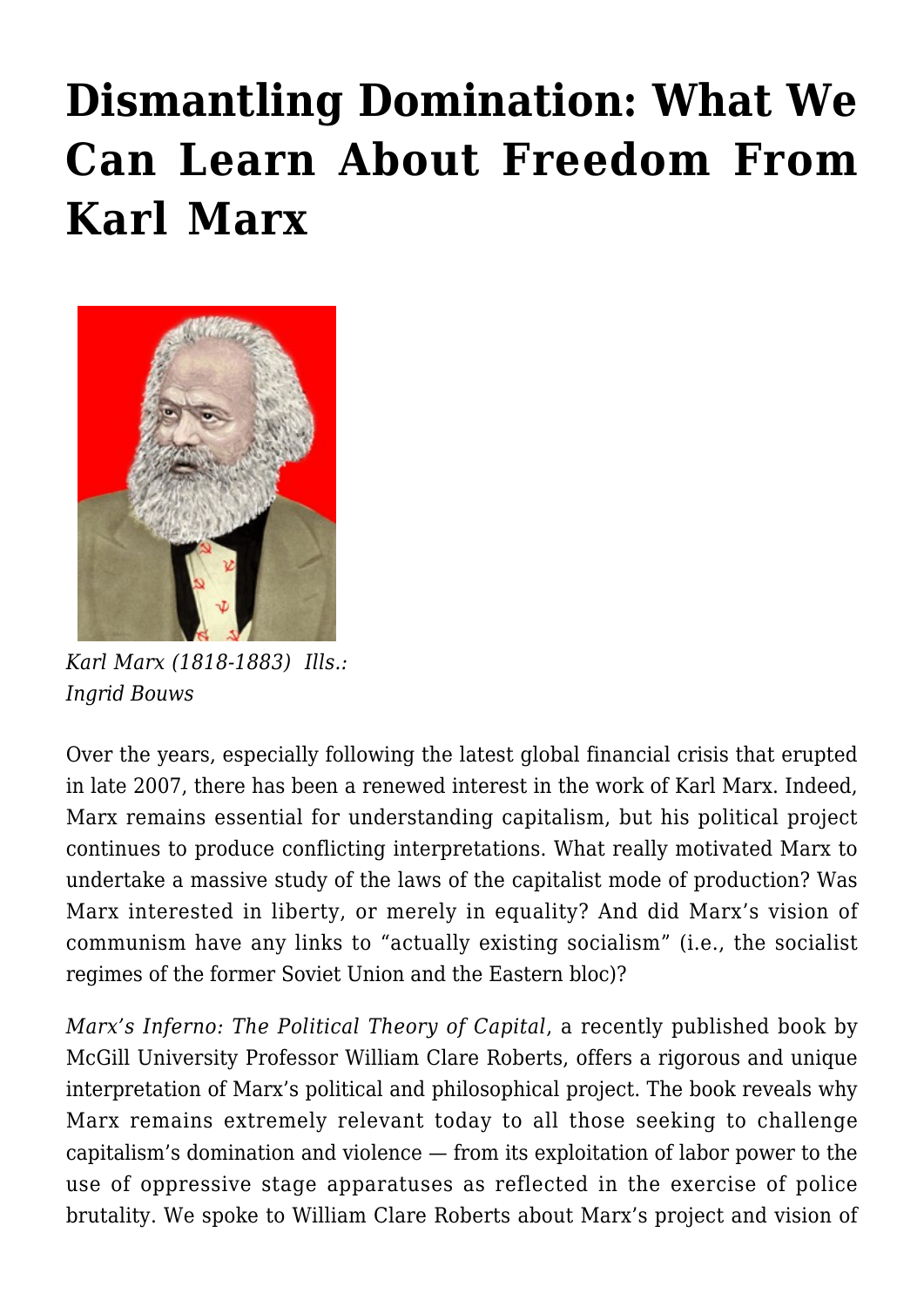communism.

*C.J. Polychroniou: In your recently published book Marx's Inferno, you contend that liberty, rather than equality, was Marx's primary politico-philosophical concern and, subsequently, claim that his work and discourse belong in the republican tradition of political thought. Can you elaborate a bit on these claims and tell us how they are derived from a particular reading of Marx's work?*

*William Clare Roberts:* I would say it a bit differently. Marx is certainly concerned with equality. Everyone on the left is. The question is: equality of what? This is where freedom, or liberty, comes in. In my book, I argue that Marx shared the radical republican project of securing universal equal freedom. When we talk about equality on the left today, this is too often assumed to mean equality of material wealth or equality of treatment, such that economic equality is the goal in itself. For Marx, economic inequality was not the main problem. It was a consequence and a breeding ground of domination. This was Marx's prime concern.

To be dominated is to be subject to the whims or caprice of others, to have no control over whether or not they interfere with you, your life, your actions, your body. Republicans, going back to the Roman republic, have recognized that this lack of control over how others treat you is, of itself, inimical to human flourishing. [According to their philosophy], whether or not the powerful actually hurt you is actually less important than the fact that they have the power to hurt you, and you can't control whether or not or how they use that power. It is in this space of uncertainty and fear that power does its work. So, for example, that an employer can fire a worker at will is usually enough to secure the worker's obedience, especially where the worker doesn't have many alternative sources of income. Likewise, that the police have the basically unchecked power to arrest, beat and harass people in many neighborhoods produces all manner of distortions in how people live, regardless of whether they have actually been beaten or harassed. To live free is to live without this fear or this need to watch out for the powerful. And this means being equally empowered.

Traditionally, republicans were concerned only to protect the freedom of a certain class of men within their own political community. In the 19th century, however, workers, women, escaped slaves — people who lived with domination — began to take over this republican theory of freedom and to insist that everyone should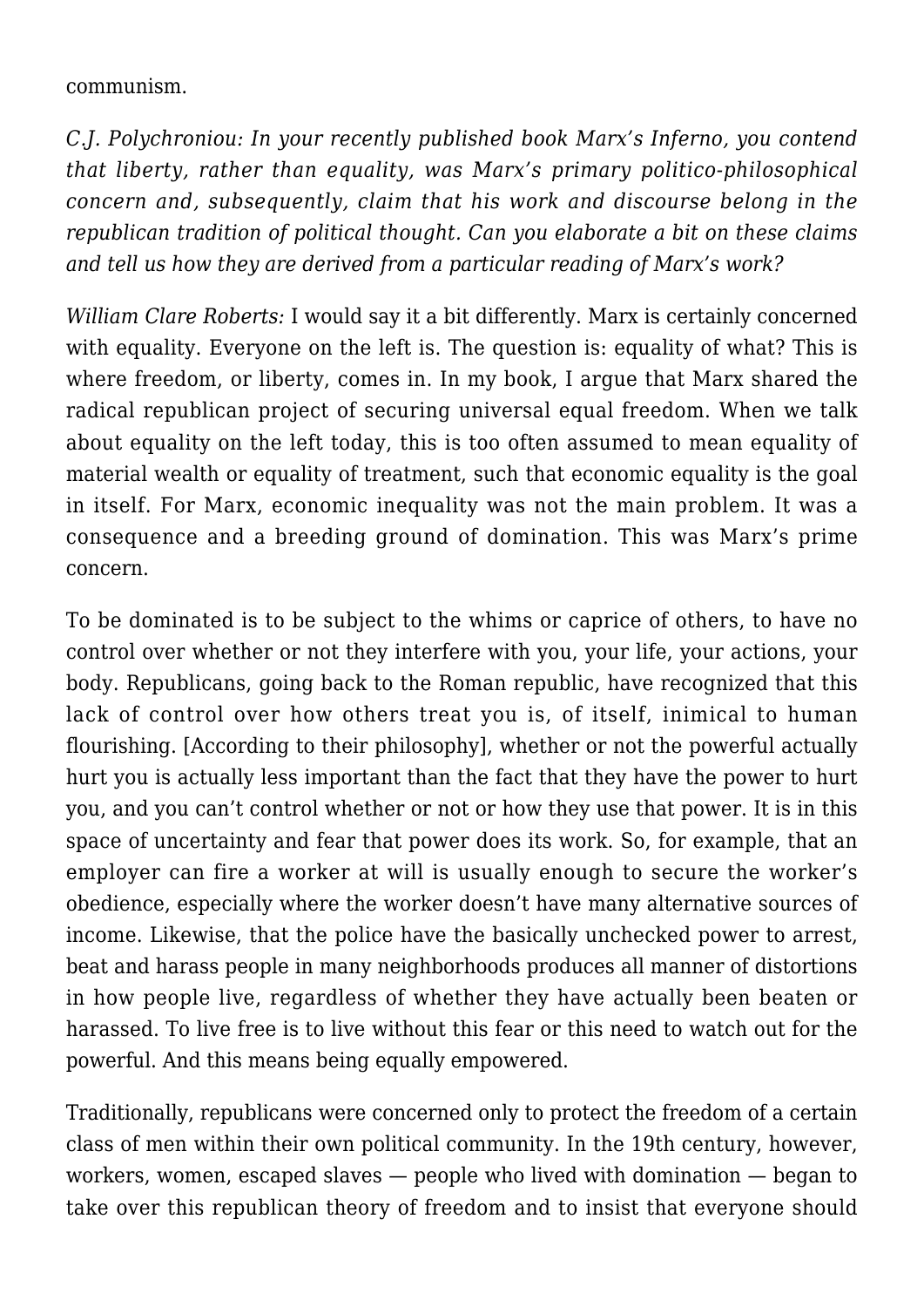enjoy equal freedom. I read Marx as part of this tradition.

Marx's major innovation in this tradition was to develop a theory of the capitalist economy as a system of domination. Radicals then — like many radicals today assimilated capital to previous forms of power — military, feudal, or extortionary. They saw the capitalist simply as a monopolist, and the government as the enforcement squad of the monopolists. To Marx, this was insufficient as a critical diagnosis. The capitalists are, like the workers, dependent upon the market. They must act as they do or be replaced by other, more effective capitalists. Marx saw in this market dependence a new sort of all-round social domination. The livelihood of each depends upon the unpredictable and uncontrollable decisions of many others. This impersonal domination mediates and transforms the other forms of domination people experience.

*One of the most interesting aspects of your book, at least for me, is the analysis of Marx's use and understanding of exploitation. Clearly, as you point out, Marx was concerned with the exploitation of labor power, not with exploitation as a general social category. What's the political significance of this, and what's your explanation for the general tendency among contemporary radical analyses on capitalism to shy away from the use of expressions like "surplus value" and "class struggle"?*

This is a specific development of the previous point. Because the impersonal domination of the market mediates the other aspects of capitalist production, capitalist exploitation is quite unlike other forms of exploitation. As Marx puts it in *Capital*, capitalists did not invent the exploitation of surplus labor. But, in the past, those who enjoyed the fruits of other people's labor did so by means of extortion, theft and coercion. Exploitation was, therefore, a drain on production; it disincentivized production. Capitalist production, on the other hand, incentivizes labor and production like nothing else ever has. The exploitation of labor-power — Marx's technical phrase for capitalist exploitation  $-$  is so effective, in fact, that overwork is endemic to capitalist economies.

Marx thought that workers organizing to fight overwork was one of the most important and powerful levers for the development and transformation of capitalist production. The fight against overwork, and for higher wages, was, he argued, the basic spur that drove capitalists to introduce new production technologies. Industrialization and mechanization, in turn, provoke the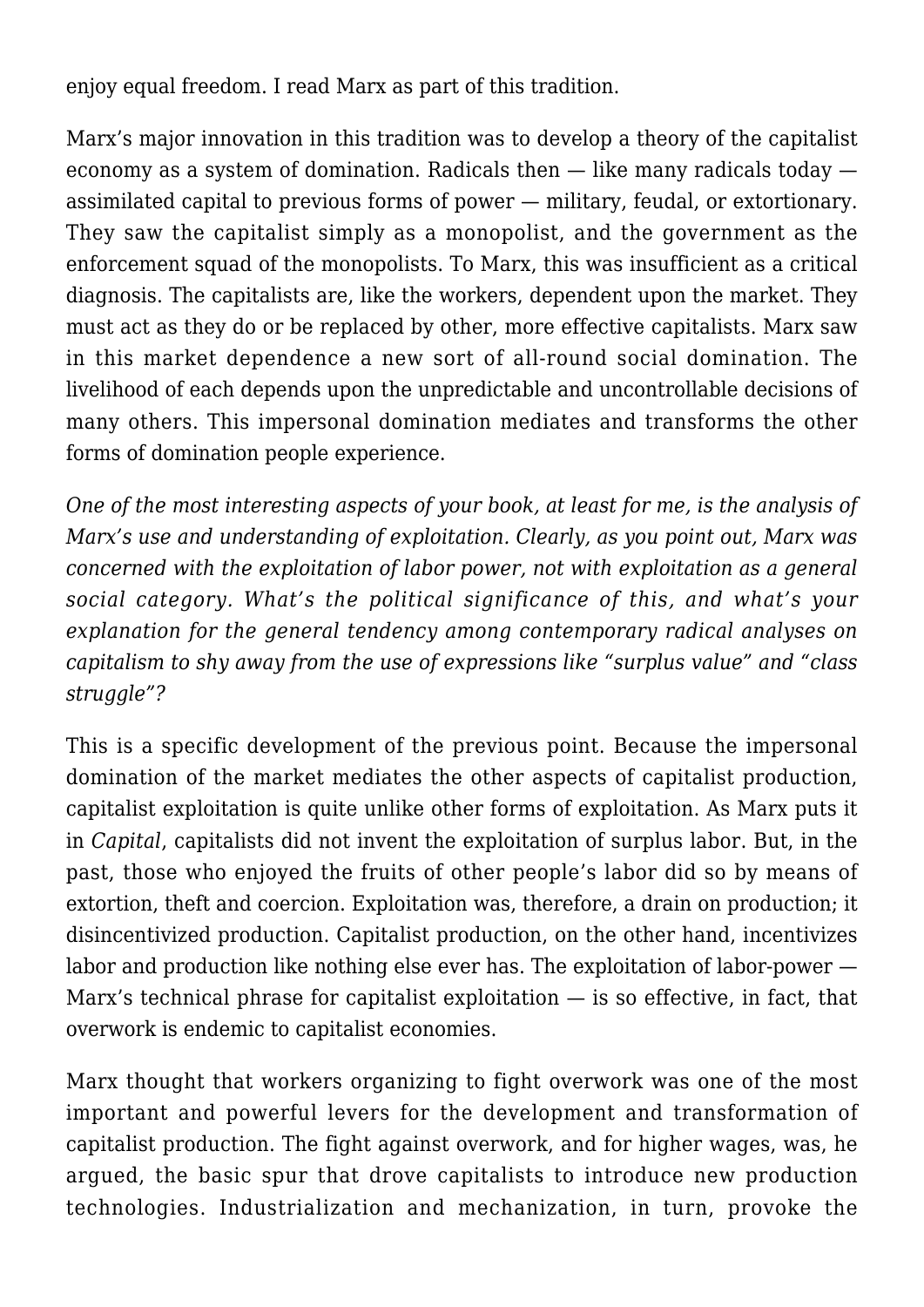agglomeration of capitalist producers, increasing both the mass of workers and the concentration of capital. These fights also bring workers together, and give them political experience. All of this, Marx argued, prepared workers to win the battle someday, and to replace capitalist production entirely.

This understanding of the links between exploitation, class struggle, capitalist development and revolutionary politics has largely fallen out of favor among radicals. I am very interested in the history of this theory's decline, in part because I think the theory had more going for it than many of its critics  $-$  even very sympathetic critics — realize….

The criticisms of Marx's value theory … have diverted attention from the basic observations that underlie Marx's account of capitalist exploitation. Unlike materials and technologies of production, which provide objectively predictable inputs to the production process, workers must be induced to work, and how much work they provide is a matter requiring constant management and government. Marx's attention to the workplace as a site of governance and induced activity is as relevant as ever.

The other major reason Marx's analysis has fallen out of favor is that the link between class struggle and revolutionary politics seemed to be broken. On the one hand, the industrial working class seemed to be integrated into capitalism by winning the franchise, winning higher wages through unionization, and winning social security in the form of the welfare state. On the other hand, the locus of radicalism and revolt seemed to be in the students, the peasants of the colonized world, and the oppressed peoples fighting for national liberation.

But none of these developments actually undermine Marx's argument, which was that only those dependent upon wages for life  $-$  a class that far exceeds industrial workers — have an interest in universal emancipation. Anyone who is dominated or oppressed has an interest in the emancipation of their own group. But Marx thought that wages made people interdependent on one another and dependent upon technologically advanced production to such an extent that wage workers could only liberate themselves — even at a national level — by liberating everyone, everywhere. At a moment when left populism — be it that of Sanders or Corbyn or Mélanchon — seems compelled to reinforce national frontiers, Marx's argument should be revisited.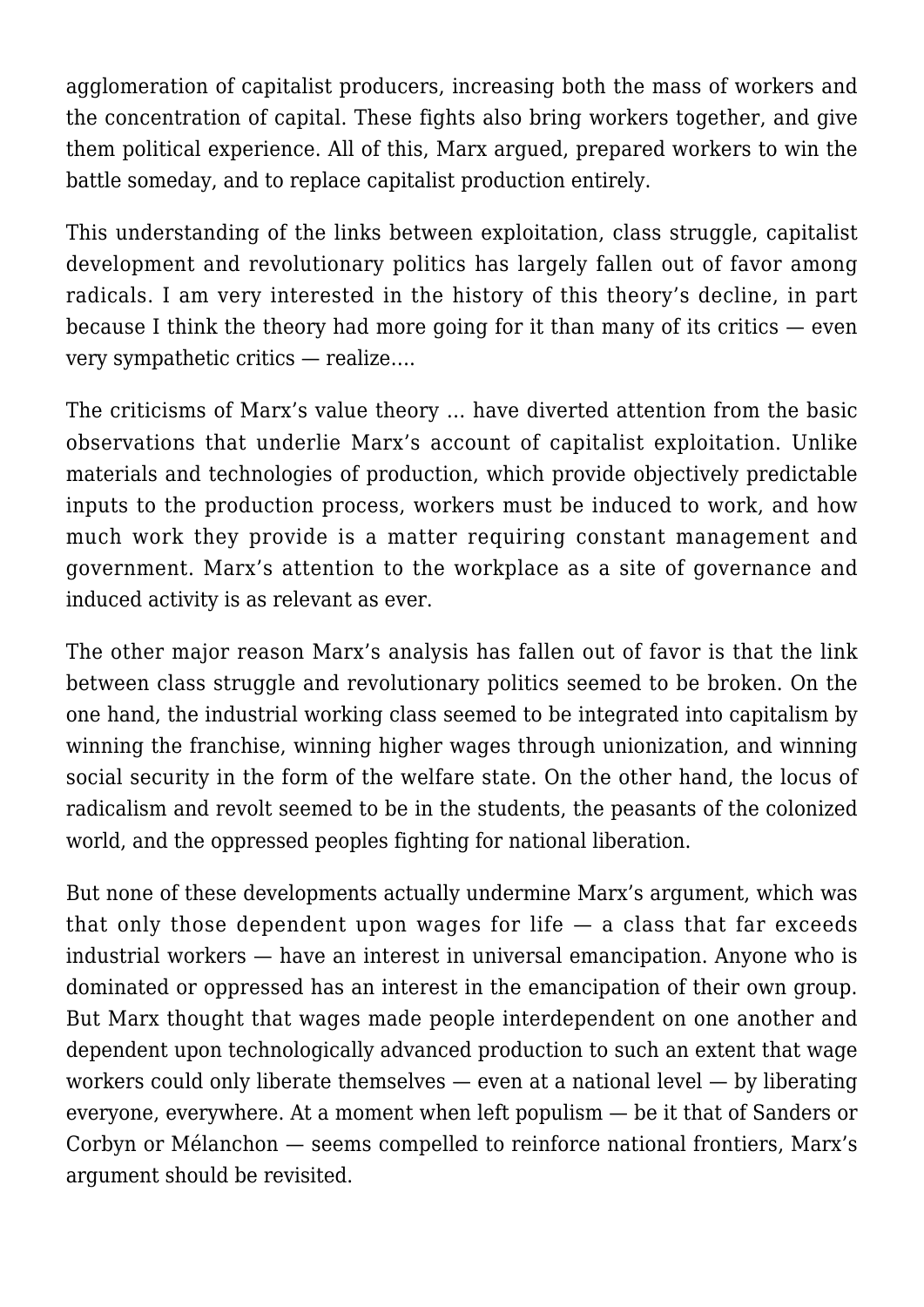*Marx's critique of capitalist economy and society, you argue in your book, was influenced by the poetic imagery of Dante. Is this of political import, or simply of literary significance?*

I am wary of too simple a distinction between the literary and the political. Marx rewrote Dante's *Inferno*, I argue, because Dante's moral imaginary was deeply ingrained in the vernacular of the workers' movement. The literary aspects of *Capital* — its structure, its metaphors, its images — are integral to its political mission: to reshape the theoretical and political language of the workers' movement. To us today, it may seem merely literary, but that is because the Christian-Aristotelian moral discourse is no longer part of our vernacular in the way it was in 19th-century Europe.

At the most fundamental level, I think Dante is crucial for Marx's political argument because the *Inferno* provides the basic categories of wrong that structure Marx's argument in *Capital*. Capitalist society is out of control, violent, fraudulent and treacherous. These are Dante's categories. Marx reconfigures and redefines them, fleshes them out with political economy, and transforms them into a critical social theory. You don't need Dante to understand that critical social theory once it is finished, but seeing the Dante in it helps reveal its genesis and structure.

*Communism has gotten a bad rap as a result of the experience of "actually existing socialism": the socialist regimes of the former Soviet Union and the Eastern bloc. Did Marx have an actual vision of communism? And, if so, how does his ideal communist society relate to republicanism?*

Marx's "vision of communism" is notoriously indefinite. I argue that there are good reasons for this. Marx is primarily a diagnostician of domination. He is impressed by the workers' unfreedom, and spent half his life trying to figure out how the institutions that created that unfreedom work. He was convinced that, if the workers knew how their unfreedom was sustained and reproduced, they would be able to figure out how to organize themselves to abolish it.

Part of this confidence, I am convinced, came from the fact that Marx took for granted that republican institutions — well-known in the realm of politics — could be extended to the realm of the economy without grave difficulties. He thought worker-run cooperative factories pointed the way. He thought workers should